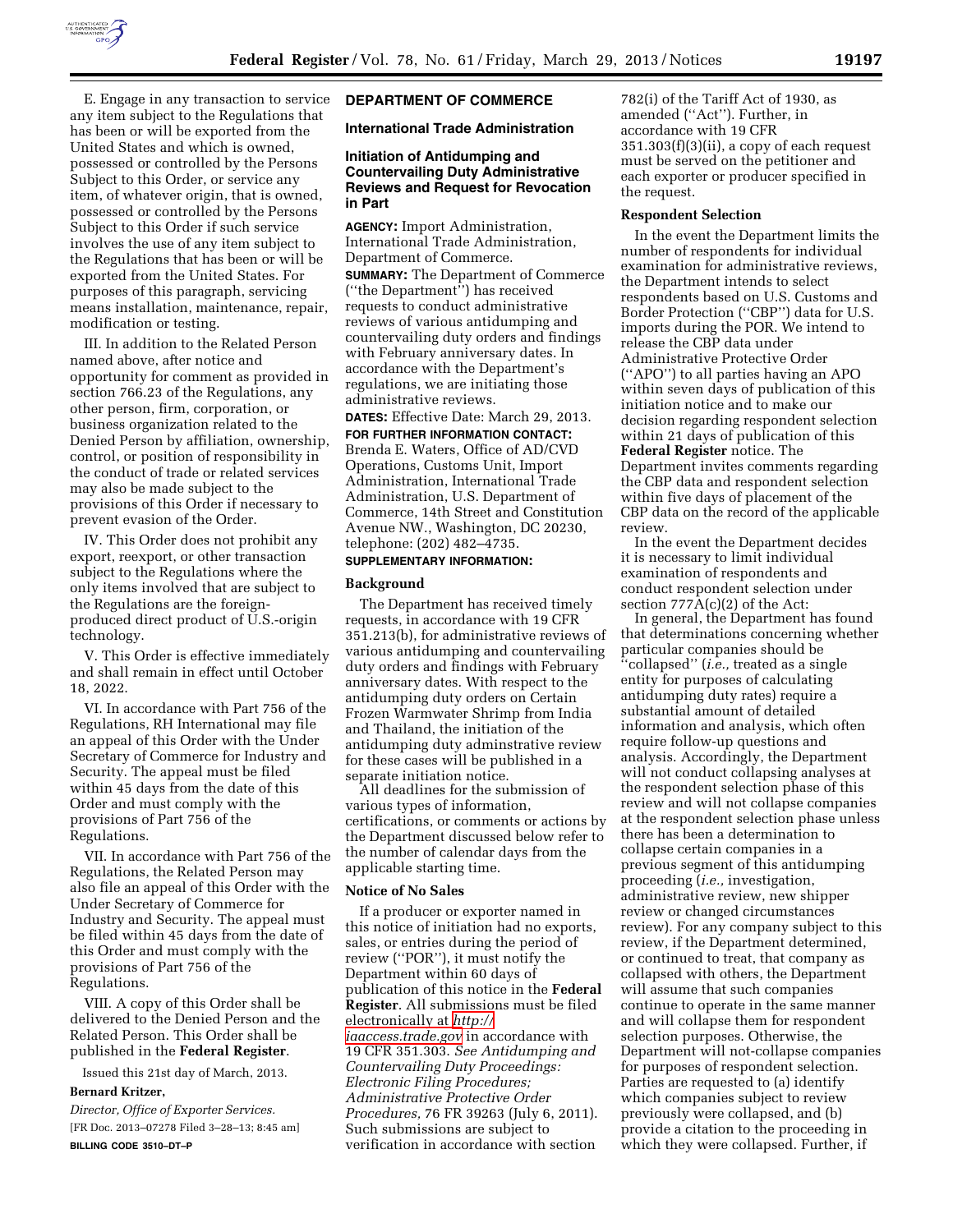companies are requested to complete the Quantity and Value Questionnaire for purposes of respondent selection, in general each company must report volume and value data separately for itself. Parties should not include data for any other party, even if they believe they should be treated as a single entity with that other party. If a company was collapsed with another company or companies in the most recently completed segment of this proceeding where the Department considered collapsing that entity, complete quantity and value data for that collapsed entity must be submitted.

## **Deadline for Withdrawal of Request for Administrative Review**

Pursuant to 19 CFR 351.213(d)(1), a party that has requested a review may withdraw that request within 90 days of the date of publication of the notice of initiation of the requested review. The regulation provides that the Department may extend this time if it is reasonable to do so. In order to provide parties additional certainty with respect to when the Department will exercise its discretion to extend this 90-day deadline, interested parties are advised that the Department does not intend to extend the 90-day deadline unless the requestor demonstrates that an extraordinary circumstance has prevented it from submitting a timely withdrawal request. Determinations by the Department to extend the 90-day deadline will be made on a case-by-case basis.

### **Separate Rates**

In proceedings involving non-market economy (''NME'') countries, the Department begins with a rebuttable presumption that all companies within the country are subject to government control and, thus, should be assigned a single antidumping duty deposit rate. It is the Department's policy to assign all exporters of merchandise subject to an administrative review in an NME country this single rate unless an exporter can demonstrate that it is

sufficiently independent so as to be entitled to a separate rate.

To establish whether a firm is sufficiently independent from government control of its export activities to be entitled to a separate rate, the Department analyzes each entity exporting the subject merchandise under a test arising from the *Final Determination of Sales at Less Than Fair Value: Sparklers from the People's Republic of China,* 56 FR 20588 (May 6, 1991), as amplified by *Final Determination of Sales at Less Than Fair Value: Silicon Carbide from the People's Republic of China,* 59 FR 22585 (May 2, 1994). In accordance with the separate rates criteria, the Department assigns separate rates to companies in NME cases only if respondents can demonstrate the absence of both *de jure*  and *de facto* government control over export activities.

All firms listed below that wish to qualify for separate rate status in the administrative reviews involving NME countries must complete, as appropriate, either a separate rate application or certification, as described below. For these administrative reviews, in order to demonstrate separate rate eligibility, the Department requires entities for whom a review was requested, that were assigned a separate rate in the most recent segment of this proceeding in which they participated, to certify that they continue to meet the criteria for obtaining a separate rate. The Separate Rate Certification form will be available on the Department's Web site at *<http://www.trade.gov/ia>*on the date of publication of this **Federal Register**  notice. In responding to the certification, please follow the ''Instructions for Filing the Certification'' in the Separate Rate Certification. Separate Rate Certifications are due to the Department no later than 60 calendar days after publication of this **Federal Register**  notice. The deadline and requirement for submitting a Certification applies equally to NME-owned firms, wholly foreign-owned firms, and foreign sellers

who purchase and export subject merchandise to the United States.

Entities that currently do not have a separate rate from a completed segment of the proceeding 1 should timely file a Separate Rate Application to demonstrate eligibility for a separate rate in this proceeding. In addition, companies that received a separate rate in a completed segment of the proceeding that have subsequently made changes, including, but not limited to, changes to corporate structure, acquisitions of new companies or facilities, or changes to their official company name,<sup>2</sup> should timely file a Separate Rate Application to demonstrate eligibility for a separate rate in this proceeding. The Separate Rate Status Application will be available on the Department's Web site at *<http://www.trade.gov/ia>*on the date of publication of this **Federal Register**  notice. In responding to the Separate Rate Status Application, refer to the instructions contained in the application. Separate Rate Status Applications are due to the Department no later than 60 calendar days of publication of this **Federal Register**  notice. The deadline and requirement for submitting a Separate Rate Status Application applies equally to NMEowned firms, wholly foreign-owned firms, and foreign sellers that purchase and export subject merchandise to the United States.

For exporters and producers who submit a separate-rate status application or certification and subsequently are selected as mandatory respondents, these exporters and producers will no longer be eligible for separate rate status unless they respond to all parts of the questionnaire as mandatory respondents.

### INITIATION OF REVIEWS

In accordance with 19 CFR  $351.221(c)(1)(i)$ , we are initiating administrative reviews of the following antidumping and countervailing duty orders and findings. We intend to issue the final results of these reviews not later than February 28, 2014.

|                                                                            | Period to be<br>reviewed |
|----------------------------------------------------------------------------|--------------------------|
| <b>Antidumping Duty Proceedings</b>                                        |                          |
| Amazons Industria Alimenticias S.A.<br>Procesadora del Rio S.A. (PRORIOSA) | $2/1/12 - 1/31/13$       |

<sup>1</sup>Such entities include entities that have not participated in the proceeding, entities that were preliminarily granted a separate rate in any currently incomplete segment of the proceeding (*e.g.,* an ongoing administrative review, new

shipper review, *etc.*) and entities that lost their separate rate in the most recently complete segment of the proceeding in which they participated.

2Only changes to the official company name, rather than trade names, need to be addressed via

a Separate Rate Application. Information regarding new trade names may be submitted via a Separate Rate Certification.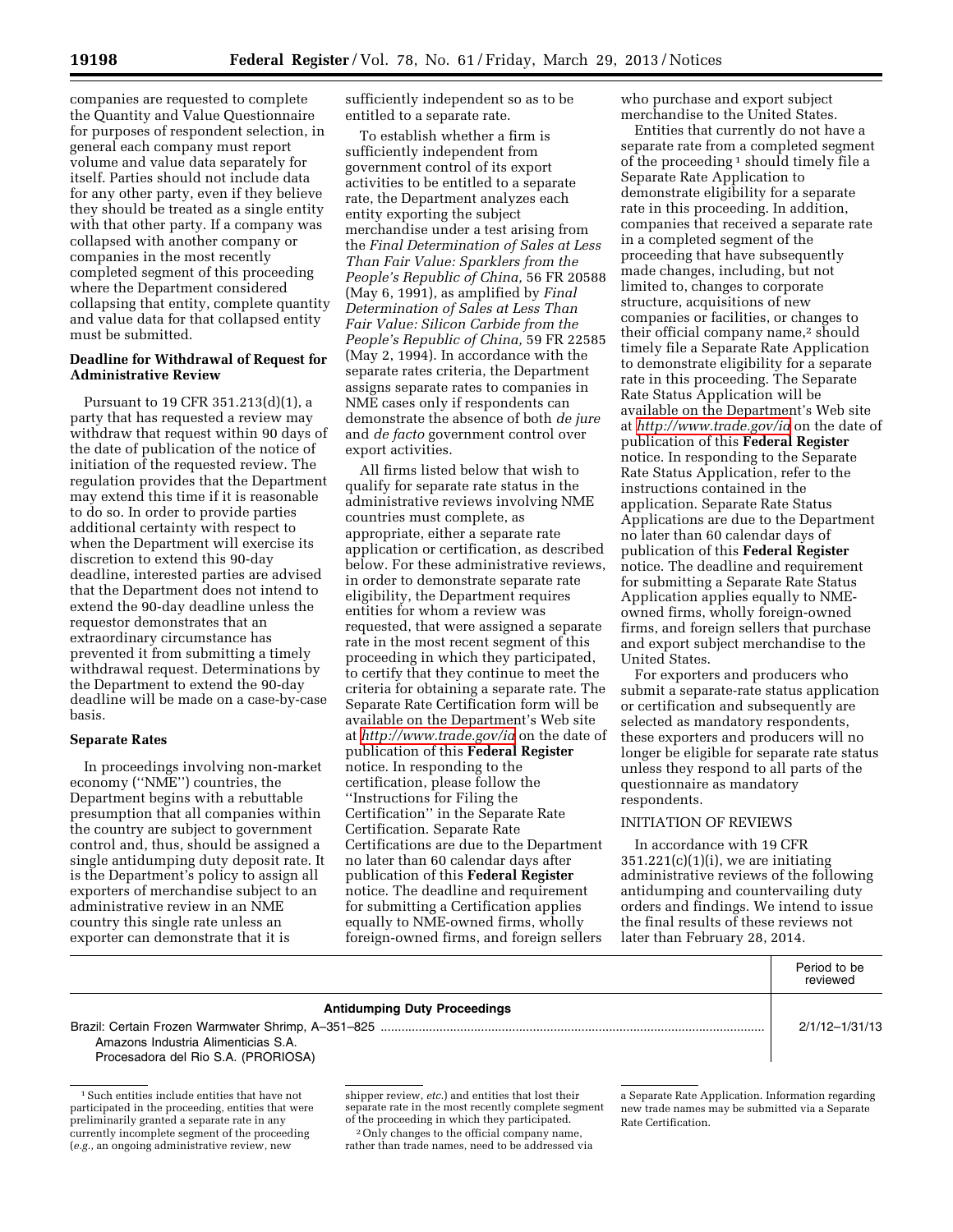|                                                                                                                                                                                    | Period to be<br>reviewed |
|------------------------------------------------------------------------------------------------------------------------------------------------------------------------------------|--------------------------|
|                                                                                                                                                                                    | 2/1/12-1/31/13           |
| Villares Metals S.A.                                                                                                                                                               | $2/1/12 - 1/31/13$       |
| Eurodif S.A., AREVA NC, and AREVA NC, Inc. (collectively, "Areva)                                                                                                                  |                          |
| Agro Dutch Foods Limited (Agro Dutch Industries Limited)<br>Himalya International Ltd.                                                                                             | $2/1/12 - 1/31/13$       |
| Hindustan Lever Ltd. (formerly Ponds India, Ltd.)                                                                                                                                  |                          |
| Transchem, Ltd.<br>Weikfield Foods Pvt. Ltd.                                                                                                                                       |                          |
|                                                                                                                                                                                    | 2/1/12-1/31/13           |
| Ambica Steels Limited                                                                                                                                                              |                          |
| Chandan Steel Limited<br>Mukand, Ltd., M/S Mukand Sumi Metal Processing Ltd, Mukand International, FZE (collectively, Mukand)                                                      |                          |
|                                                                                                                                                                                    | 2/1/10-1/31/11           |
|                                                                                                                                                                                    | $2/1/12 - 1/31/13$       |
| Daewoo International Corp.<br>Dongbu Steel Co., Ltd.                                                                                                                               |                          |
| Dongkuk Steel Mill Co., Ltd.                                                                                                                                                       |                          |
| <b>Edgen Murray Corporation</b>                                                                                                                                                    |                          |
| GS Global Corp.<br><b>Hyosung Corporation</b>                                                                                                                                      |                          |
| Hyundai Steel Co.                                                                                                                                                                  |                          |
| Kyoungil Co., Ltd.                                                                                                                                                                 |                          |
| Samsung C&T Corp.<br>Samwoo EMC Co., Ltd.                                                                                                                                          |                          |
| TCC Steel Corp.                                                                                                                                                                    |                          |
|                                                                                                                                                                                    | $2/1/12 - 1/31/13$       |
| Agrex Saigon                                                                                                                                                                       |                          |
| Amanda Foods (Vietnam) Ltd.<br>Amanda Foods (Vietnam) Ltd. Ngoc Tri Seafood Company (Amanda's affiliate)                                                                           |                          |
| Amanda Seafood Co., Ltd.                                                                                                                                                           |                          |
| Anvifish Co.                                                                                                                                                                       |                          |
| Anvifish Joint Stock Co.<br>Bac Lieu Fisheries Company Limited                                                                                                                     |                          |
| Bac Lieu Fisheries Company Limited ("Bac Lieu")                                                                                                                                    |                          |
| Bac Lieu Fisheries Company Limited and/or Bac Lieu Fisheries Company Limited ("Bac Lieu").                                                                                         |                          |
| Bac Lieu Fisheries Joint Stock Company<br>Bac Lieu Fisheries Limited Company                                                                                                       |                          |
| Bentre Aquaproduct Import & Export Joint Stock Company                                                                                                                             |                          |
| Bien Dong Seafood Co., Ltd.                                                                                                                                                        |                          |
| <b>BIM Seafood Joint Stock Company</b><br>Binh An Seafood Joint Stock Company                                                                                                      |                          |
| C.P. Vietnam Corporation                                                                                                                                                           |                          |
| C.P. Vietnam Corporation ("C.P. Vietnam")                                                                                                                                          |                          |
| C.P. Vietnam Livestock Company Limited<br>C.P. Vietnam Livestock Company Limited ("C.P. Vietnam")                                                                                  |                          |
| C.P. Vietnam Livestock Corporation                                                                                                                                                 |                          |
| C.P. Vietnam Livestock Corporation ("C.P. Vietnam")                                                                                                                                |                          |
| Ca Mau Frozen Seafood Processing Import Export Corporation, or Camau Seafood Factory No.4 ("CAMIMEX") and/or                                                                       |                          |
| Camau Frozen Seafood Processing Import Export Corporation ("CARMIMEX")<br>Ca Mau Frozen Seafood Processing Import-Export Corporation ("CAMIMEX")                                   |                          |
| Ca Mau Seafood Joint Stock Company ("Seaprimexco Vietnam")                                                                                                                         |                          |
| Ca Mau Seafood Joint Stock Company ("SEAPRIMEXCO")                                                                                                                                 |                          |
| Ca Mau Seafood Joint Stock Company ("Seaprimexco")<br>Cadovimex II Seafood Import and Export and/or Cadovimex II Seafood Joint Processing Stock Company                            |                          |
| CADOVIMEX II Seafood Import Export and Processing Joint Stock Company                                                                                                              |                          |
| CADOVIMEX Seafood Import Export and Processing Joint Stock Company                                                                                                                 |                          |
| Cadovimex Seafood Import-Export and Processing Join Stock Company ("CADOVIMEX") and/or Cadovimex Seafood<br>Import-Export and Processing Joint-Stock Company ("Cadovimex-Vietnam") |                          |
| Cadovimex Seafood Import-Export and Processing Joint Stock Company ("Cadovimex")                                                                                                   |                          |
| Cadovimex Seafood Import-Export and Processing Joint Stock Company ("CADOVIMEX-VIETNAM")<br>Cafatex                                                                                |                          |
| <b>Cafatex Corp</b>                                                                                                                                                                |                          |
| Cafatex Corporation                                                                                                                                                                |                          |
| Cafatex Fishery Joint Stock Corporation<br>Cafatex Fishery Joint Stock Corporation ("Cafatex Corp.")                                                                               |                          |
| Cafatex Fishery Joint Stock Corporation ("Cafatex Corp.") and/or Cafatex Fishery Joint Stock Corporation ("CAFATEX                                                                 |                          |
| CORP.")                                                                                                                                                                            |                          |
| Cafatex Saigon<br>Cafatex Vietnam                                                                                                                                                  |                          |
| Cai Doi Vam Seafood                                                                                                                                                                |                          |
| Cai Doi Vam Seafood Im Ex Co. ("CADOVIMEX")                                                                                                                                        |                          |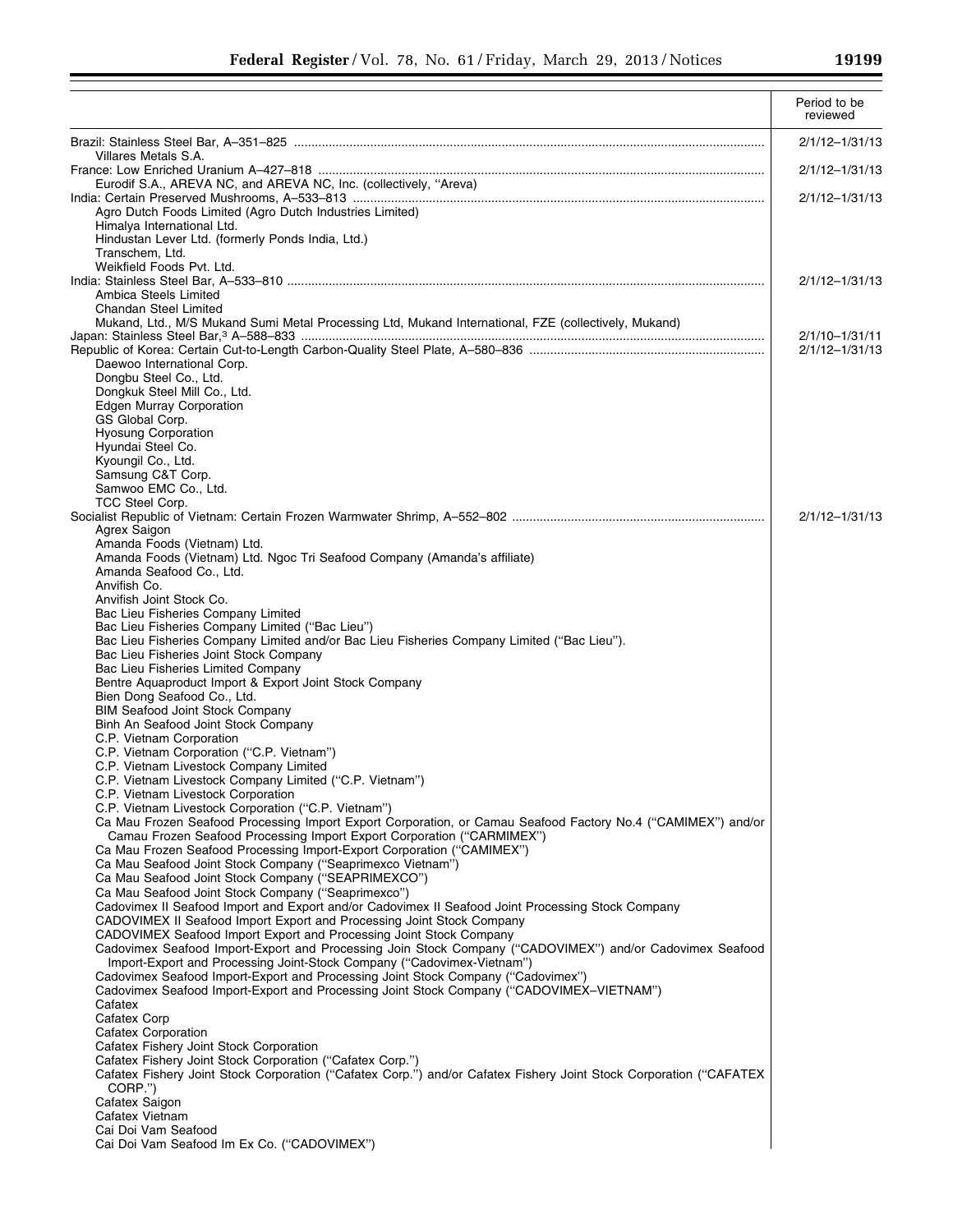$\overline{\phantom{0}}$ 

|                                                                                                                                                           | Period to be<br>reviewed |
|-----------------------------------------------------------------------------------------------------------------------------------------------------------|--------------------------|
| Cai Doi Vam Seafood Im-Ex Company (Cadovimex)<br>Cai Doi Vam Seafood Import-Export Company ("Cadovimex")                                                  |                          |
| Cai Doi Vam Seafood Processing Factory                                                                                                                    |                          |
| Caidoivam Seafood Company (Cadovimex)                                                                                                                     |                          |
| Caidoivam Seafood Im-Ex Co.<br>Cam Ranh Seafoods                                                                                                          |                          |
| Cam Ranh Seafoods Processing Enterprise Company ("Camranh Seafoods")                                                                                      |                          |
| Cam Ranh Seafoods Processing Enterprise Company ("Camranh Seafoods") and/or Cam Ranh Seafoods Processing                                                  |                          |
| Enterprise PTE and/or Camranh Seafoods<br>Camau Frozen Seafood Processing Import & Export                                                                 |                          |
| Camau Frozen Seafood Processing Import & Export Co.                                                                                                       |                          |
| Camau Frozen Seafood Processing Import Export Corp. (Camimex)                                                                                             |                          |
| Camau Frozen Seafood Processing Import Export Corp. (CAMIMEX-FAC 25)<br>Camau Frozen Seafood Processing Import Export Corporation ("Camimex")             |                          |
| Camau Frozen Seafood Processing Import Export Corporation ("CAMIMEX")                                                                                     |                          |
| Camau Seafood Factory No.4                                                                                                                                |                          |
| Camau Seafood Factory No.5<br>Camau Seafood Processing and Service Joint Stock Company ("CASES")                                                          |                          |
| Camau Seafood, Factory No.4                                                                                                                               |                          |
| Camimex                                                                                                                                                   |                          |
| Camimex Factory 25<br><b>Camranh Seafoods</b>                                                                                                             |                          |
| Camranh Seafoods Processing & Exporting Company Limited and its branch factory, Branch of Camranh Seafoods                                                |                          |
| Processing Enterprise Pte.                                                                                                                                |                          |
| Camranh Seafoods Processing Enterprise Pte.<br>Camranh Seafoods Processing Enterprise Pte. Processing Pte.                                                |                          |
| Can Tho Agricultural and Animal Product Import Export Company ("CATACO") and/or Can Tho Agricultural and Animal                                           |                          |
| Products Import Export Company ("CATACO")                                                                                                                 |                          |
| Can Tho Agricultural and Animal Products Imex Company<br>Can Tho Agricultural and Animal Products Import Export Company ("CATACO")                        |                          |
| Can Tho Agricultural Products                                                                                                                             |                          |
| Can Tho Imp. Exp. Fishery Ltd.<br>Can Tho Import Export Fishery Limited Company ("CAFISH")                                                                |                          |
| Can Tho Imprt Export Fishery Limited Company ("CAFISH")                                                                                                   |                          |
| Can Tho Import Export Seafood Joint Stock Company (CASEAMEX)                                                                                              |                          |
| Cantho Agricultural & Animal Product Import Export Company ("CATACO") and/or Can Tho Agricultural and Animal<br>Products Import Export Company ("CATACO") |                          |
| Cantho Animal Fisheries Product Processing Export Enterprise (Cafatex)                                                                                    |                          |
| Cantho Imp. Exp. Fishery Ltd.                                                                                                                             |                          |
| Cantho Import Export Fishery Co., Ltd. (CAFISH)<br>Cantho Import Export Seafood Joint Stock Company (CASEAMEX)                                            |                          |
| Cas                                                                                                                                                       |                          |
| Cas Branch                                                                                                                                                |                          |
| <b>CATACO</b><br>Cau Tre Enterprise (C. T. E.)                                                                                                            |                          |
| Cautre Export Goods Processing Joint Stock Company                                                                                                        |                          |
| Cautre Export Goods Processing Joint Stock Company (CTSE JSCO)                                                                                            |                          |
| CL Fish Co., Ltd. (Cuu Long Fish Company)<br>Coastal Fisheries Development Co.                                                                            |                          |
| Coastal Fisheries Development Corp.                                                                                                                       |                          |
| Coastal Fisheries Development Corporation                                                                                                                 |                          |
| Coastal Fisheries Development Corporation ("COFIDEC")<br>Coastal Fisheries Development Corporation ("Cofidec")                                            |                          |
| Coastal Fisheries Development Corporation (Cofidec)                                                                                                       |                          |
| Coastal Fisheries Development Corporation (Cofidec) and/or Coastal Fisheries Development Corporation ("COFIDEC")                                          |                          |
| Coastal Fishery Development<br><b>COFIDEC</b>                                                                                                             |                          |
| Cong Ty Tnhh Thong Thuan (Thong Thuan)                                                                                                                    |                          |
| Cuu Long Seapro<br>Cuu Long Seaproducts Company                                                                                                           |                          |
| Cuu Long Seaproducts Company ("Cuu Long Seapro")                                                                                                          |                          |
| Cuu Long Seaproducts Limited ("Cuulong Seapro")                                                                                                           |                          |
| Cuu Long Seaproducts Limited (Cuulong Seapro)<br><b>Cuulong Seapro</b>                                                                                    |                          |
| <b>Cuulong Seaproduct Company</b>                                                                                                                         |                          |
| Cuulong Seaproducts Company ("Cuu Long Seapro")                                                                                                           |                          |
| Cuulong Seaproducts Company ("Cuu Long Seapro") and/or Cuulong Seaproducts Company ("Cuulong Seapro") and/<br>or Cuulong Seaprodex Company                |                          |
| Cuulong Seaproducts Company ("Cuulong Seapro")                                                                                                            |                          |
| D & N Foods Processing (Danang Company Ltd.)                                                                                                              |                          |
| Danang Seaproduct Import-Export Corporation<br>Danang Seaproducts Import Export                                                                           |                          |
| Danang Seaproducts Import Export Corporation                                                                                                              |                          |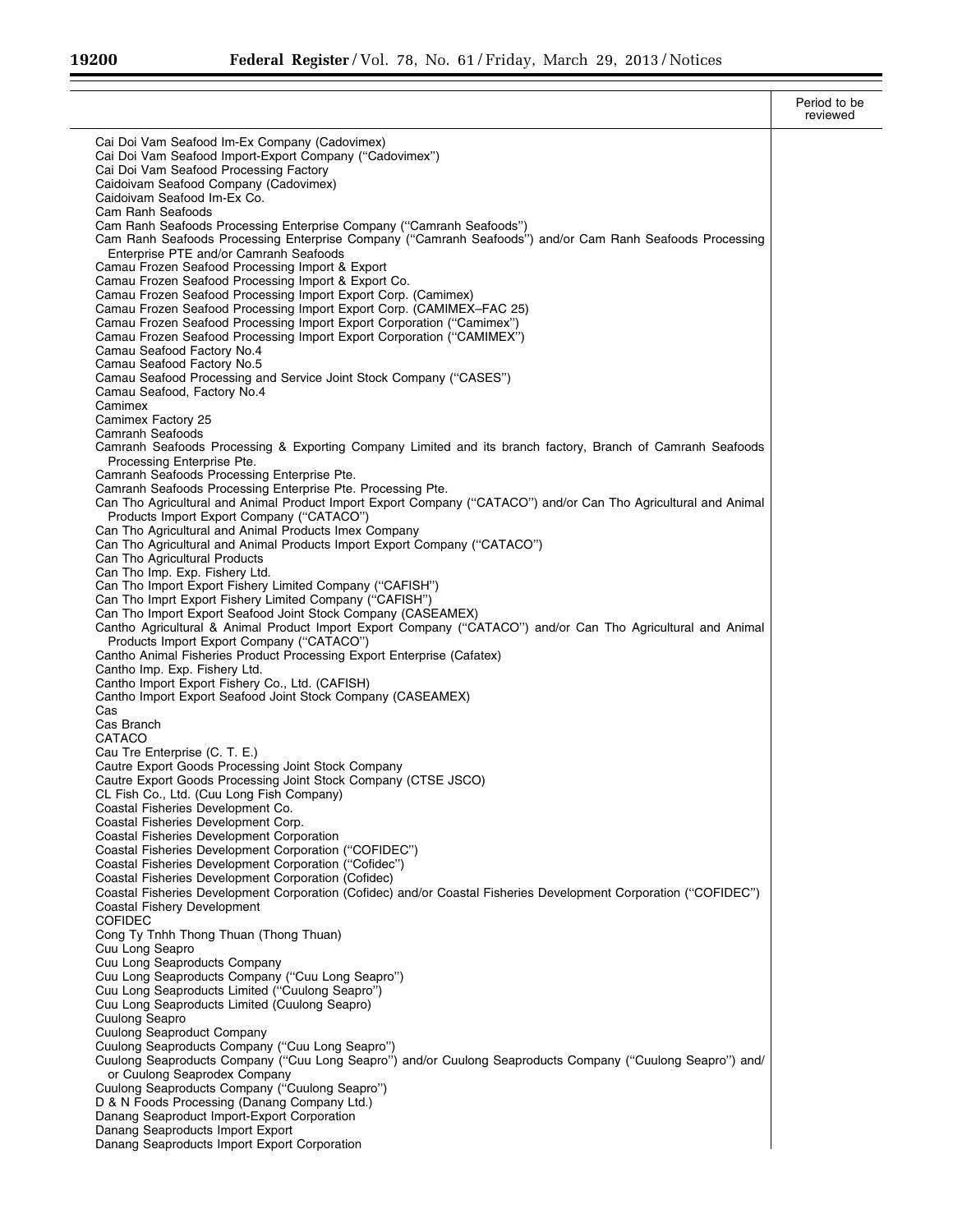|                                                                                                                                                                                                                                                                                                                                                                                                                                                  | Period to be<br>reviewed |
|--------------------------------------------------------------------------------------------------------------------------------------------------------------------------------------------------------------------------------------------------------------------------------------------------------------------------------------------------------------------------------------------------------------------------------------------------|--------------------------|
| Danang Seaproducts Import Export Corporation ("Seaprodex Danang")<br>Danang Seaproducts Import Export Corporation ("Seaprodex Danang") and/or Danang Seaproducts Import Export Cor-<br>poration (and its affiliates) ("Seaprodex Danang")<br>Danang Seaproducts Import Export Corporation (and its affilliate, Tho Quang Seafood Processing and Export Com-<br>pany) (collectively "Seaprodex Danang")<br>Duy Dai Corporation<br><b>FIMEX VN</b> |                          |
| Fimex VN                                                                                                                                                                                                                                                                                                                                                                                                                                         |                          |
| Fine Foods Company (FFC)                                                                                                                                                                                                                                                                                                                                                                                                                         |                          |
| Frozen Factory No.4<br>Frozen Seafoods Factory No. 32                                                                                                                                                                                                                                                                                                                                                                                            |                          |
| Frozen Seafoods Factory No. 32 and/or Frozen Seafoods Fty No. 32<br>Gallant Ocean (Quang Ngai) Co., Ltd.<br>Gallant Ocean (Vietnam) Co. Ltd.                                                                                                                                                                                                                                                                                                     |                          |
| Gallant Ocean (Vietnam) Co., Ltd. ("Gallant Ocean Vietnam")<br>Gn Foods                                                                                                                                                                                                                                                                                                                                                                          |                          |
| Grobest                                                                                                                                                                                                                                                                                                                                                                                                                                          |                          |
| Grobest & I-Mei Industrial (Vietnam) Co., Ltd.<br>Grobest & I-Mei Industrial Vietnam                                                                                                                                                                                                                                                                                                                                                             |                          |
| Grobest & I-Mei Industry Vietnam                                                                                                                                                                                                                                                                                                                                                                                                                 |                          |
| Hai Thanh Food Company Ltd.                                                                                                                                                                                                                                                                                                                                                                                                                      |                          |
| Hai Viet Corporation ("Havico")<br>Hai Vuong Co., Ltd.                                                                                                                                                                                                                                                                                                                                                                                           |                          |
| Headway Co., Ltd.                                                                                                                                                                                                                                                                                                                                                                                                                                |                          |
| Hoa Phat Aquatic Products Processing And Trading Service Co., Ltd.                                                                                                                                                                                                                                                                                                                                                                               |                          |
| Hoang Hai Company Ltd.                                                                                                                                                                                                                                                                                                                                                                                                                           |                          |
| Hoang Phuong Seafood Factory<br>Hua Heong Food Industries Vietnam Co. Ltd.                                                                                                                                                                                                                                                                                                                                                                       |                          |
| Huynh Huong Trading and Import Export Joint Stock Company                                                                                                                                                                                                                                                                                                                                                                                        |                          |
| Incomfish                                                                                                                                                                                                                                                                                                                                                                                                                                        |                          |
| Incomfish Corp.                                                                                                                                                                                                                                                                                                                                                                                                                                  |                          |
| Incomfish Corporation<br>Interfood Shareholding Co.                                                                                                                                                                                                                                                                                                                                                                                              |                          |
| <b>Investment Commerce Fisheries</b>                                                                                                                                                                                                                                                                                                                                                                                                             |                          |
| Investment Commerce Fisheries Corp.                                                                                                                                                                                                                                                                                                                                                                                                              |                          |
| <b>Investment Commerce Fisheries Corporation</b>                                                                                                                                                                                                                                                                                                                                                                                                 |                          |
| Investment Commerce Fisheries Corporation ("Incomfish Corp.")<br>Investment Commerce Fisheries Corporation ("Incomfish") and/or Investment Commerce Fisheries Corporation<br>("INCOMFISH")                                                                                                                                                                                                                                                       |                          |
| Investment Commerce Fisheries Corporation ("Incomfish") and/or Investment Fisheries Corporation ("INCOMFISH")<br>Investment Commerce Fisheries Corporation ("Incomfish")<br>Khanh Loi Seafood Factory                                                                                                                                                                                                                                            |                          |
| Kien Hung Seafood Company Vn                                                                                                                                                                                                                                                                                                                                                                                                                     |                          |
| Kien Long Seafoods Co. Ltd.                                                                                                                                                                                                                                                                                                                                                                                                                      |                          |
| Kim Anh Co., Ltd.<br>Kim Anh Company Limited ("Kim Anh")                                                                                                                                                                                                                                                                                                                                                                                         |                          |
| Kim Anh Company Ltd. ("Kim Anh")                                                                                                                                                                                                                                                                                                                                                                                                                 |                          |
| Luan Vo Fishery Co., Ltd.                                                                                                                                                                                                                                                                                                                                                                                                                        |                          |
| Lucky Shing Co., Ltd.                                                                                                                                                                                                                                                                                                                                                                                                                            |                          |
| Minh Chau Imp. Exp. Seafood Processing Co., Ltd.<br>Minh Hai Export Frozen Seafood Processing Joint-Stock Co.                                                                                                                                                                                                                                                                                                                                    |                          |
| Minh Hai Export Frozen Seafood Processing Joint-Stock Company                                                                                                                                                                                                                                                                                                                                                                                    |                          |
| Minh Hai Export Frozen Seafood Processing Joint-Stock Company ("Minh Hai Jostoco")                                                                                                                                                                                                                                                                                                                                                               |                          |
| Minh Hai Export Frozen Seafood Processing Joint-Stock Company ("Minh Hai Jostoco") and/or Minh Hai Export Frozen<br>Seafood Processing Joint-Stock Company ("Minh Hai Jostoco")                                                                                                                                                                                                                                                                  |                          |
| Minh Hai Export Frozen Seafood Processing Joint-Stock Company ("Minh Hai Jostoco") and/or Minh Hai Export Frozen                                                                                                                                                                                                                                                                                                                                 |                          |
| Seafood Processing Joint-Stock Company ("Minh Hai Sea Products")                                                                                                                                                                                                                                                                                                                                                                                 |                          |
| Minh Hai Joint Stock Seafood Processing Joint-Stock Company                                                                                                                                                                                                                                                                                                                                                                                      |                          |
| Minh Hai Joint-Stock Seafoods Processing Company<br>Minh Hai Joint-Stock Seafoods Processing Company ("Seaprodex Minh Hai")                                                                                                                                                                                                                                                                                                                      |                          |
| Minh Hai Joint-Stock Seafoods Processing Company ("Seaprodex Minh Hai") and/or Minh Hai Joint-Stock Seafoods                                                                                                                                                                                                                                                                                                                                     |                          |
| Processing Company ("Minh Hai Sea Products")                                                                                                                                                                                                                                                                                                                                                                                                     |                          |
| Minh Hai Joint-Stock Seafoods Processing Company ("Seaprodex Minh Hai") and/or Minh Hai Joint-Stock Seafoods<br>Processing Company ("Sea Minh Hai")                                                                                                                                                                                                                                                                                              |                          |
| Minh Hai Jostoco                                                                                                                                                                                                                                                                                                                                                                                                                                 |                          |
| Minh Hai Sea Products Import Export Company ("Seaprimex Co")<br>Minh Hai Seaproducts Co Ltd. (Seaprimexco)                                                                                                                                                                                                                                                                                                                                       |                          |
| Minh Hai Seaproducts Import Export Corporation                                                                                                                                                                                                                                                                                                                                                                                                   |                          |
| Minh Phat Seafood                                                                                                                                                                                                                                                                                                                                                                                                                                |                          |
| Minh Phat Seafood and/or Minh Phat Seafood Co., Ltd.                                                                                                                                                                                                                                                                                                                                                                                             |                          |
| Minh Phat Seafood Co., Ltd.<br>Minh Phu Seafood Corp.                                                                                                                                                                                                                                                                                                                                                                                            |                          |
|                                                                                                                                                                                                                                                                                                                                                                                                                                                  |                          |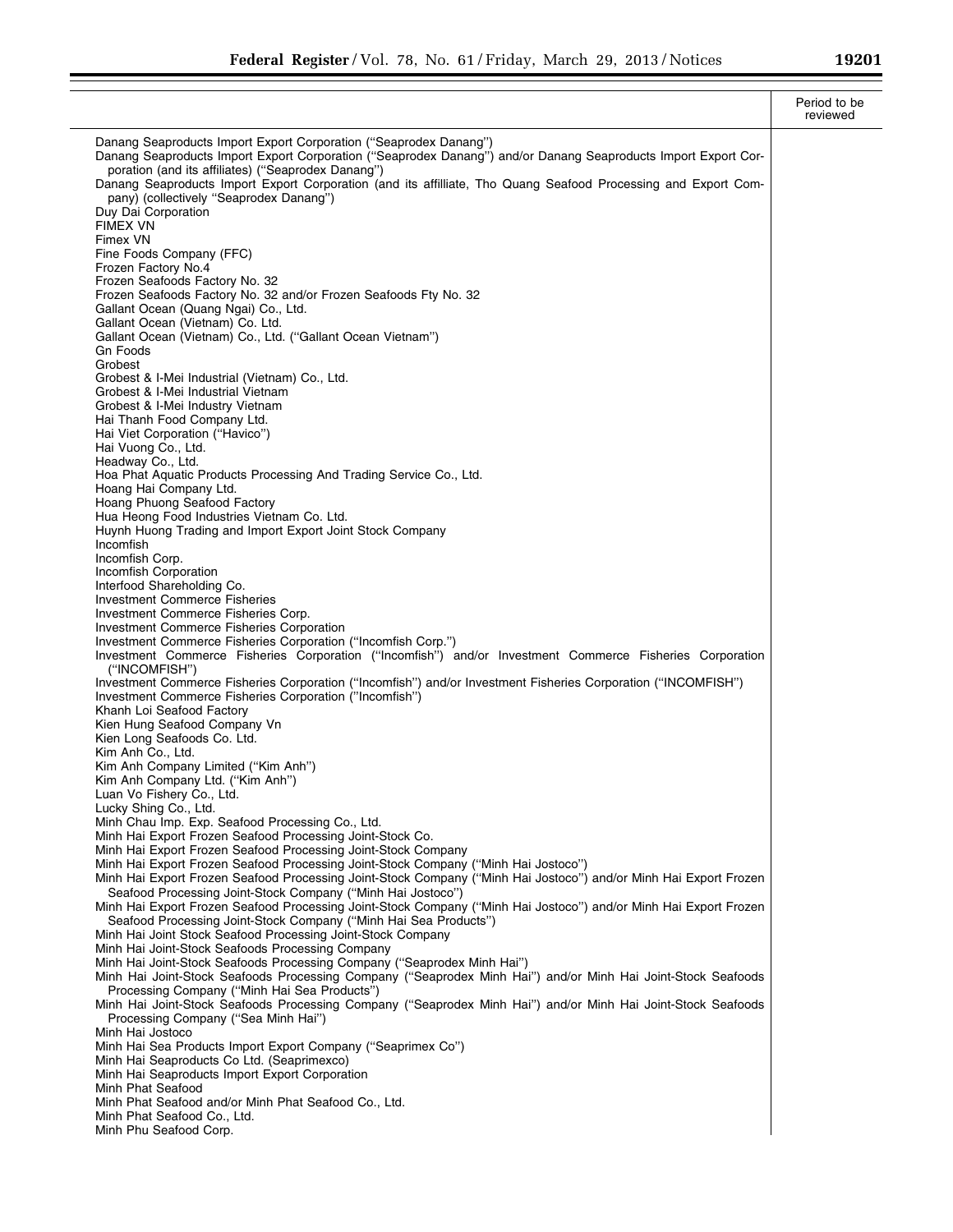$\equiv$ 

-

|                                                                                                                                                                                                                                                                                                                    | Period to be<br>reviewed |
|--------------------------------------------------------------------------------------------------------------------------------------------------------------------------------------------------------------------------------------------------------------------------------------------------------------------|--------------------------|
| Minh Phu Seafood Corporation<br>Minh Phu Seafood Corporation (and its affiliates Minh Qui Seafood Co., Ltd., and Minh Phat Seafood Co., Ltd.) (collec-<br>tively "Minh Phu Group")                                                                                                                                 |                          |
| Minh Phu Seafood Export Import Corporation (and affiliates Minh Qui Seafood Co. Ltd. and Minh Phat Seafood Co.,<br>Ltd.                                                                                                                                                                                            |                          |
| Minh Phu Seafood Export Import Corporation (and affiliates Minh Qui Seafood Co., Ltd. and Minh Phat Seafood Co.,<br>Ltd.) and/or Minh Phu Seafood Export Import Corporation (and affiliates Minh Qui Seafood Co., Ltd. and Minh Phat<br>Seafood Co., Ltd.) (collectively "Minh Phu Group")<br>Minh Phu Seafood Pte |                          |
| Minh Qui Seafood                                                                                                                                                                                                                                                                                                   |                          |
| Minh Qui Seafood Co., Ltd.<br>Minh Qui Seafood Co., Ltd. and/or Minh Qui Seafood Pte.<br>Minh-Hai Export Frozen Seafood Processing Joint-Stock Company                                                                                                                                                             |                          |
| Mp Consol Co., Ltd.<br>My Son Seafoods Factory                                                                                                                                                                                                                                                                     |                          |
| Nam Hai Foodstuff and Export Company Ltd<br>Ngoc Chau Co., Ltd. and/or Ngoc Chau Seafood Processing Company<br>Ngoc Sinh                                                                                                                                                                                           |                          |
| Ngoc Sinh Enterprise Seafoods Processing and Trading<br>Ngoc Sinh Fisheries                                                                                                                                                                                                                                        |                          |
| Ngoc Sinh Private                                                                                                                                                                                                                                                                                                  |                          |
| Ngoc Sinh Private Enterprises<br>Ngoc Sinh Seafood Processing Company                                                                                                                                                                                                                                              |                          |
| Ngoc Sinh Seafood Trading & Processing<br>Ngoc Sinh Seafood Trading & Processing Enterprise                                                                                                                                                                                                                        |                          |
| Ngoc Sinh Seafoods                                                                                                                                                                                                                                                                                                 |                          |
| Ngoc Sinh Seafoods (Private Enterprise)<br>Ngoc Sinh Seafoods Processing and Trading Enterprises                                                                                                                                                                                                                   |                          |
| Ngoc Tri Seafood Joint Stock Company<br>Nha Trang Fisco                                                                                                                                                                                                                                                            |                          |
| Nha Trang Fisheries Joint Stock Company<br>Nha Trang Fisheries Joint Stock Company ("Nha Trang Fisco")                                                                                                                                                                                                             |                          |
| Nha Trang Fisheries Joint Stock Company ("Nha Trang Fisco") and/or Nha Trang Fisheries Joint Stock Company                                                                                                                                                                                                         |                          |
| ("Nha Trang FISCO")<br>Nha Trang Fisheries, Joint Stock                                                                                                                                                                                                                                                            |                          |
| Nha Trang Seafoods<br>Nha Trang Seaproduct Company ("Nha Trang Seafoods")                                                                                                                                                                                                                                          |                          |
| Nha Trang Seaproduct Company ("Nha Trang Seafoods") and/or Nha Trang Seaproduct Company ("NHA TRANG<br>SEAFOODS")                                                                                                                                                                                                  |                          |
| Nha Trang Seaproduct Company (and its affiliates NT Seafoods Corporation, Nha Trang Seafoods-F.89 Joint Stock<br>Company, NTSF Seafoods Joint Stock Company (collectively "Nha Trang Seafoods Group")<br>Nha Trang Seaproducts Company Nha Trang Seafoods                                                          |                          |
| Nhat Duc Co., Ltd.<br><b>Nhatrang Fisco</b>                                                                                                                                                                                                                                                                        |                          |
| Nhatrang Fisheries Joint Stock Company<br>Nhatrang Seafoods-F.89 Joint Stock Company<br>NT Seafoods Corporation                                                                                                                                                                                                    |                          |
| NT SF Seafoods Joint Stock Company                                                                                                                                                                                                                                                                                 |                          |
| Phu Cuong Jostoco Corp.<br>Phu Cuong Jostoco Seafood Corporation                                                                                                                                                                                                                                                   |                          |
| Phu Cuong Jostoco Seafood Corporation, aka Phu Cuong Seafood Processing & Import Export Co., Ltd. ("Phu Cuong<br>Jostoco")                                                                                                                                                                                         |                          |
| Phu Cuong Seafood Processing & Import-Export Company, Limited<br>Phu Cuong Seafood Processing And Import Export Company Limited<br>Phu Cuong Seafood Processing and Import Export Company Limited                                                                                                                  |                          |
| Phu Cuong Seafood Processing and Import-Export Co., Ltd.                                                                                                                                                                                                                                                           |                          |
| Phuong Nam Co., Ltd. ("Phuong Nam")<br>Phuong Nam Co., Ltd. and/or Phoung Nam Foodstuff Corp.                                                                                                                                                                                                                      |                          |
| Phuong Nam Foodstuff Corp.<br>Phuong Nam Foodstuff Corp. ("Phuong Nam")                                                                                                                                                                                                                                            |                          |
| Quang Ninh Export Aquatic Processing Factory Products<br>Quang Ninh Export Aquatic Products Processing Factory                                                                                                                                                                                                     |                          |
| <b>Quang Ninh Seaproducts Factory</b>                                                                                                                                                                                                                                                                              |                          |
| Quoc Viet Seaproducts Processing Trading and Import-Export Co., Ltd.<br>Quoc Viet Seaproducts Processing Trading Import-Export Co., Ltd.                                                                                                                                                                           |                          |
| Quoc Viet Seaproducts Processing Trading Import and Export Co., Ltd.<br>S.R.V. Freight Services Co., Ltd.                                                                                                                                                                                                          |                          |
| Sao Ta Foods Joint Stock Company                                                                                                                                                                                                                                                                                   |                          |
| Sao Ta Foods Joint Stock Company ("Fimex VN")<br>Sao Ta Foods Joint Stock Company ("FIMEX VN") (and its factory "Sao Ta Seafoods Factory")                                                                                                                                                                         |                          |
| Sao Ta Foods Joint Stock Company ("Fimex VN") and/or Sao Ta Foods Joint Stock Company ("FIMEX")<br>Sao Ta Seafood Factory                                                                                                                                                                                          |                          |
| Saota Seafood Factory                                                                                                                                                                                                                                                                                              |                          |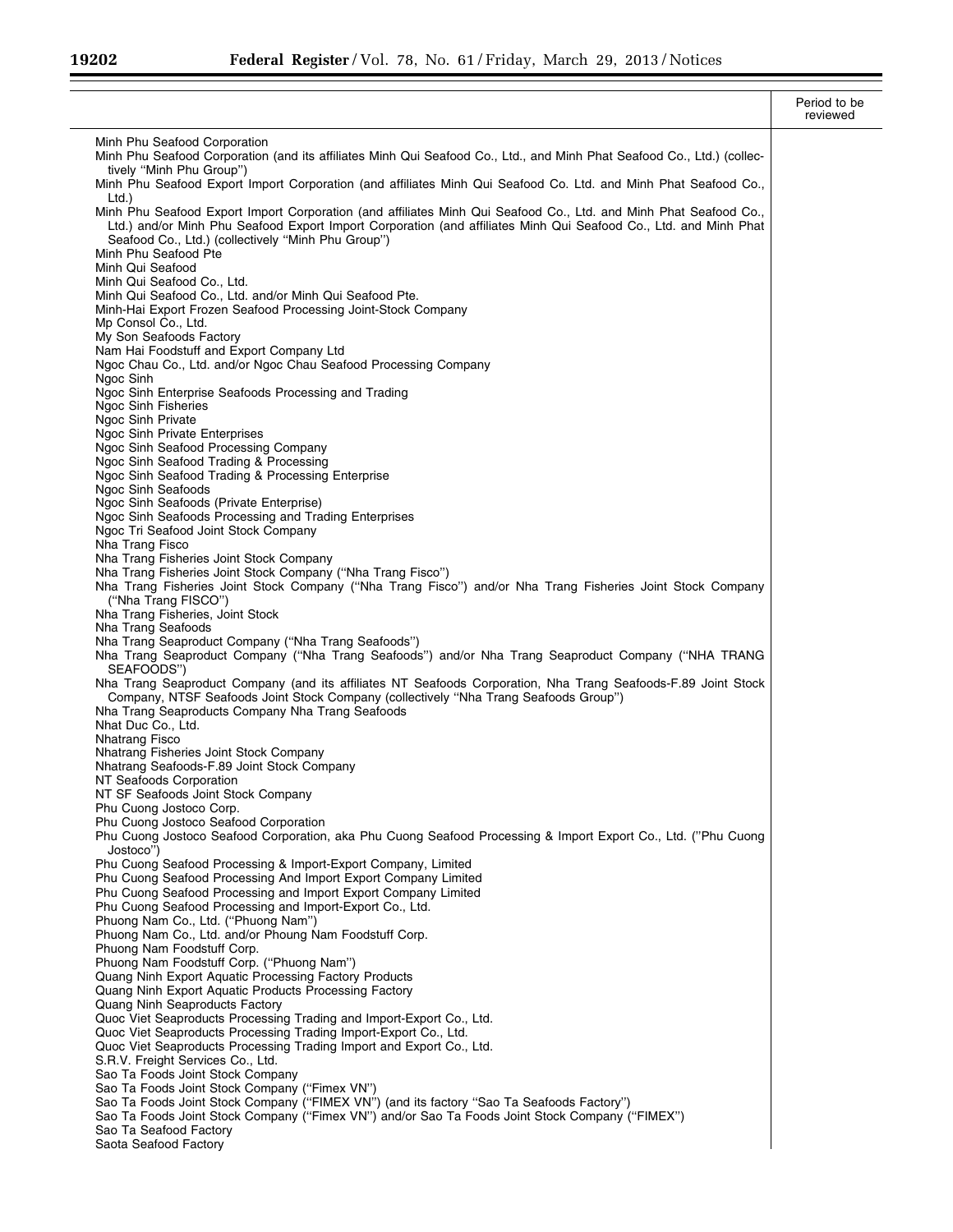t

|                                                                                                                                                                                                            | Period to be<br>reviewed |
|------------------------------------------------------------------------------------------------------------------------------------------------------------------------------------------------------------|--------------------------|
| Sea Minh Hai                                                                                                                                                                                               |                          |
| Sea Product                                                                                                                                                                                                |                          |
| Seafoods and Foodstuff Factory<br>Seaprimexco                                                                                                                                                              |                          |
| Seaprimexco Vietnam                                                                                                                                                                                        |                          |
| Seaprodex Danang                                                                                                                                                                                           |                          |
| Seaprodex Min Hai<br>Seaprodex Minh Hai                                                                                                                                                                    |                          |
| Seaprodex Minh Hai (Minh Hai Joint Stock Seafoods Processing Co.)                                                                                                                                          |                          |
| Seaprodex Minh Hai Factory                                                                                                                                                                                 |                          |
| Seaprodex Minh Hai Factory No. 69<br>Seaprodex Minh Hai Workshop 1                                                                                                                                         |                          |
| Seaprodex Minh Hai-Factory No. 78                                                                                                                                                                          |                          |
| Seavina Joint Stock Company                                                                                                                                                                                |                          |
| Soc Trang Aquatic Products and General Import Export Company<br>Soc Trang Aquatic Products and General Import Export Company ("Stapimex")                                                                  |                          |
| Soc Trang Aquatic Products and General Import Export Company ("Stapimex") and/or Soc Trang Aquatic Products and                                                                                            |                          |
| General Import-Export Company ("STAPIMEX") and/or Soc Trang Aquatic Seafood Joint-Stock Company                                                                                                            |                          |
| Soc Trang Aquatic Products and General Import Export Company-(Stapimex)<br>Soc Trang Seafood Joint Stock Company                                                                                           |                          |
| Soc Trang Seafood Joint Stock Company ("Stapimex")                                                                                                                                                         |                          |
| Stapimex                                                                                                                                                                                                   |                          |
| Stapimex Soc Trans Aquatic Products and General Import Export Company                                                                                                                                      |                          |
| Stapmex<br>Sustainable Seafood                                                                                                                                                                             |                          |
| Tan Thanh Loi Frozen Food Co., Ltd.                                                                                                                                                                        |                          |
| Taydo Seafood Enterprise                                                                                                                                                                                   |                          |
| Thanh Doan Seaproducts Import & Export Processing Joint-Stock Company (THADIMEXCO)<br>Thanh Hung Frozen Seafood Processing Import Export Co., Ltd.                                                         |                          |
| Thanh Tri Seafood Processing Co. Ltd.                                                                                                                                                                      |                          |
| Tho Quang                                                                                                                                                                                                  |                          |
| Tho Quang Co.<br>Tho Quang Seafood Processing & Export Company                                                                                                                                             |                          |
| Tho Quang Seafood Processing And Export Company                                                                                                                                                            |                          |
| Thong Thuan Company Limited                                                                                                                                                                                |                          |
| Thuan Phuoc Seafoods & Trading Corporation and/or Thuan Phuoc Seafoods and Trading Corporation (and its affili-<br>ates)                                                                                   |                          |
| Thuan Phuoc Seafoods and Trading Corporation                                                                                                                                                               |                          |
| Thuan Phuoc Seafoods and Trading Corporation and its separate factories Frozen Seafoods Factory No. 32, Seafoods                                                                                           |                          |
| and Foodstuff Factory, and My Son Seafoods Factory (collectively "Thuan Phuoc Corp.")<br>Thuan Phuoc Seafoods and Trading Corporation and/or Thuan Phuoc Seafoods and Trading Corporation (and its affili- |                          |
| ates)                                                                                                                                                                                                      |                          |
| Tien Tien Garment Joint Stock Company                                                                                                                                                                      |                          |
| Tithi Co., Ltd.                                                                                                                                                                                            |                          |
| <b>Trang Corporation</b><br>UT XI Aquatic Products Processing Company                                                                                                                                      |                          |
| UTXI                                                                                                                                                                                                       |                          |
| <b>UTXI Aquatic Products Processing Company</b>                                                                                                                                                            |                          |
| UT-XI Aquatic Products Processing Company<br>UTXI Aquatic Products Processing Corporation ("UTXICO")                                                                                                       |                          |
| UTXI Aquatic Products Processing Corporation ("UTXICO") (and its branch Hoang Phuong Seafood Factory)                                                                                                      |                          |
| UTXI Co. Ltd.                                                                                                                                                                                              |                          |
| Viet Cuong Seafood Processing Import Export<br>Viet Cuong Seafood Processing Import Export Joint-Stock Company                                                                                             |                          |
| Viet Foods Co., Ltd.                                                                                                                                                                                       |                          |
| Viet Foods Co., Ltd. ("Viet Foods")                                                                                                                                                                        |                          |
| Viet Hai Seafood Co., Ltd.<br>Viet I-Mei Frozen Foods Co., Ltd.                                                                                                                                            |                          |
| Vietnam Clean Seafood Corporation ("Vina Cleanfood")                                                                                                                                                       |                          |
| Vietnam Clean Seafood Corporation (VINA Cleanfood)                                                                                                                                                         |                          |
| Vietnam Fish One Co., Ltd.                                                                                                                                                                                 |                          |
| Vietnam Fish One Co., Ltd. ("Fish One")<br>Vietnam Northern Viking Technologies Co. Ltd.                                                                                                                   |                          |
| <b>VIMEX</b>                                                                                                                                                                                               |                          |
| <b>VIMEXCO</b>                                                                                                                                                                                             |                          |
| Vinatex Danang<br>Vinh Hoan Corp.                                                                                                                                                                          |                          |
| Vinh Loi Import Export Company ("VIMEX")                                                                                                                                                                   |                          |
| Vinh Loi Import Export Company ("Vimexco")                                                                                                                                                                 |                          |
| Vinh loi Import Export Company ("Vimexco") and/or Vinh Loi Import Export Company ("VIMEX")<br>Vinh Loi Import/Export Co.                                                                                   |                          |
| Vinh Loi Import-Export Company                                                                                                                                                                             |                          |
| Vinhloi Import Export Company                                                                                                                                                                              |                          |
|                                                                                                                                                                                                            |                          |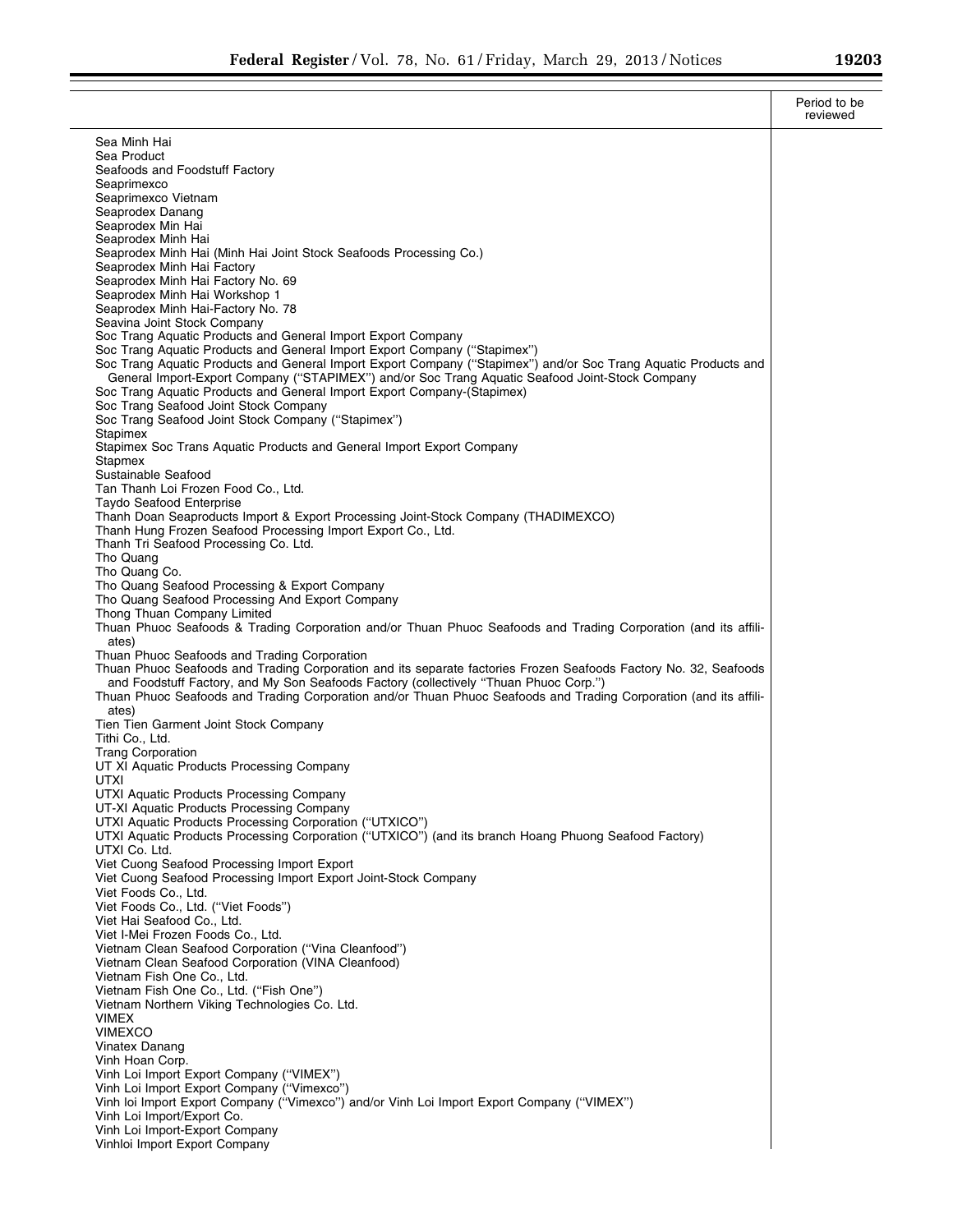$\equiv$ 

|                                                                                                     | Period to be<br>reviewed |
|-----------------------------------------------------------------------------------------------------|--------------------------|
| Western Seafood Processing and Exporting Factory ("Western Seafood")                                |                          |
| Xi Nghiep Che Bien Thuy Suc San Xuat Kau Cantho                                                     |                          |
|                                                                                                     | 2/1/12-1/31/13           |
| Allied Pacific Aquatic Products Zhanjiang Co Ltd<br>Allied Pacific Food (Dalian) Co., Ltd           |                          |
| Aqua Foods (Qingdao) Co., Ltd.                                                                      |                          |
| Asian Seafoods (Zhanjiang) Co., Ltd.                                                                |                          |
| Beihai Boston Frozen Food Co., Ltd.                                                                 |                          |
| Beihai Evergreen Aquatic Product Science And Technology Co Ltd                                      |                          |
| Beihai Wanjing Marine Products Co., Ltd.                                                            |                          |
| Dalian Hualian Foods Co., Ltd.                                                                      |                          |
| Dalian Shanhai Seafood Co., Ltd.<br>Dalian Taiyang Aquatic Products Co., Ltd.                       |                          |
| Dalian Z&H Seafood Co., Ltd.                                                                        |                          |
| Eimskip Logistics (Qingdao) Co., Ltd.                                                               |                          |
| Eimskip Logistics Inc.                                                                              |                          |
| EZ Logistics Inc.                                                                                   |                          |
| <b>EZ Logistics LLC</b>                                                                             |                          |
| Fujian Chaohui International Trading                                                                |                          |
| Fujian Dongshan County Shunfa Aquatic Product Co., Ltd.<br>Fujian Rongjiang Import and Export Corp. |                          |
| Fuging Minhua Trade Co., Ltd                                                                        |                          |
| Fuging Yihua Aquatic Food Co., Ltd.                                                                 |                          |
| Fuging Yiyuan Trading Co., Ltd.                                                                     |                          |
| Guangdong Gourmet Aquatic Products Co., Ltd.                                                        |                          |
| Guangdong Jiahuang Foods Co., Ltd.                                                                  |                          |
| Guangdong Shunxin Sea Fishery Co. Ltd.                                                              |                          |
| Guangdong Wanshida Holding Corp.<br>Guangdong Wanya Foods Fty. Co., Ltd.                            |                          |
| Hai Li Aquatic Co., Ltd.                                                                            |                          |
| Hainan Brich Aquatic Products Co., Ltd.                                                             |                          |
| Hainan Golden Spring Foods Co., Ltd.                                                                |                          |
| Hainan Hailisheng Food Co., Ltd.                                                                    |                          |
| Hainan Xiangtai Fishery Co., Ltd.                                                                   |                          |
| Haizhou Aquatic Products Co., Ltd.                                                                  |                          |
| Hangzhou Tianhai Aquatic Products Co., Ltd.<br>Hilltop International                                |                          |
| Hua Yang (Dalian) International Transportation Service Co.                                          |                          |
| Leizhou Beibuwan Sea Products Co., Ltd.                                                             |                          |
| Longhai Gelin Seafoods Co., Ltd.                                                                    |                          |
| Longheng (Fuqing) Imp. & Exp. Co., Ltd.                                                             |                          |
| Longsheng Aquatic Co., Ltd.                                                                         |                          |
| Maoming Xinzhou Seafood Co., Ltd.<br>Olanya (Germany) Ltd.                                          |                          |
| Qingdao Yuanqiang Foods Co., Ltd.                                                                   |                          |
| Rizhao Smart Foods Company Limited                                                                  |                          |
| Rizhao Xinghe Foodstuff Co., Ltd.                                                                   |                          |
| Rui'an Huasheng Aquatic Products Co., Ltd.                                                          |                          |
| Savvy Seafood Inc.                                                                                  |                          |
| Shandong Meijia Group Co., Ltd.                                                                     |                          |
| Shanghai Linghai Fisheries Trading Co. Ltd.                                                         |                          |
| Shanghai Lingpu Aquatic Products Co.<br>Shanghai Smiling Food Co., Ltd.                             |                          |
| Shanghai Zhoulian Foods Co., Ltd.                                                                   |                          |
| Shantou Haiyou Aquatic Product Foodstuff Co., Ltd                                                   |                          |
| Shantou Jiazhou Foods Industry Co., Ltd.                                                            |                          |
| Shantou Jin Cheng Food Co., Ltd.                                                                    |                          |
| Shantou Jintai Aquatic Product Industrial Co., Ltd.                                                 |                          |
| Shantou Longsheng Aquatic Product Foodstuff Co., Ltd.                                               |                          |
| Shantou Ruiyuan Industry Company Ltd.<br>Shantou Wanya Foods Fty. Co., Ltd.                         |                          |
| Shantou Yuexing Enterprise Co.                                                                      |                          |
| Shantou Yuexing Enterprises Co.                                                                     |                          |
| Shenzen Allied Aquatic Produce Development Ltd.                                                     |                          |
| Shenzhen Yudayuan Trade Ltd.                                                                        |                          |
| Thai Royal Frozen Food Zhanjiang Co., Ltd.                                                          |                          |
| Xiamen Granda Import & Export Co., Ltd.                                                             |                          |
| Yancheng Hi-king Agriculture Developing Co., Ltd.                                                   |                          |
| Yanfeng Aquatic Product Foodstuff                                                                   |                          |
| Yangjiang Anyang Food Co., Ltd.<br>Yangjiang Wanshida Seafood Co., Ltd.                             |                          |
| Yelin Enterprise Co., Ltd.                                                                          |                          |
| Zhangzhou Xinwanya Aquatic Product Co., Ltd.                                                        |                          |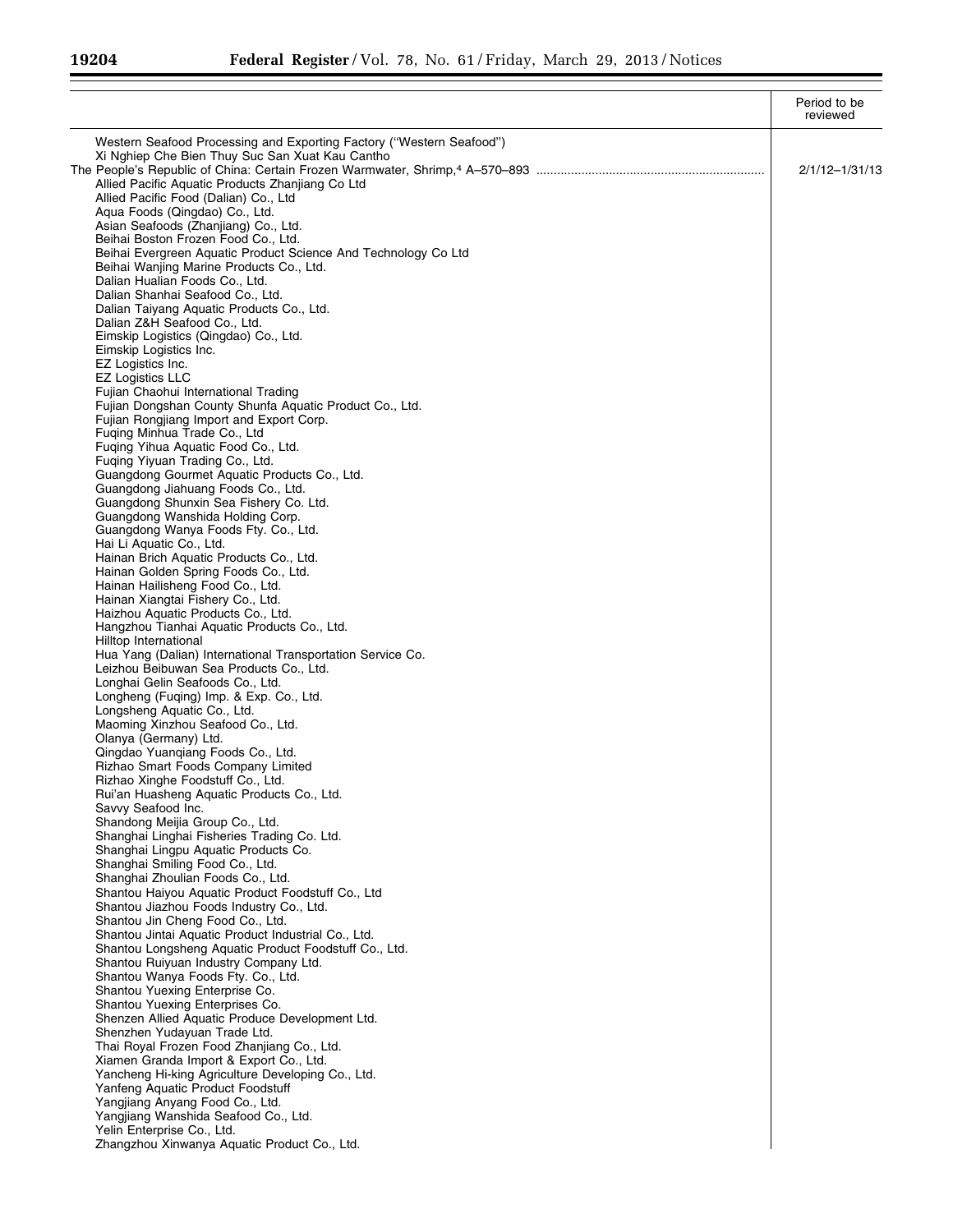|                                                                                                                                                                                                                                                                                                                                                                                                                                                                                                                                                                                                                                                                                                                                                                                                                                            | Period to be<br>reviewed |
|--------------------------------------------------------------------------------------------------------------------------------------------------------------------------------------------------------------------------------------------------------------------------------------------------------------------------------------------------------------------------------------------------------------------------------------------------------------------------------------------------------------------------------------------------------------------------------------------------------------------------------------------------------------------------------------------------------------------------------------------------------------------------------------------------------------------------------------------|--------------------------|
| Zhangzhou Yanfeng Aquatic Product<br>Zhangzhou Bo Bo Go Ocean Co., Ltd.<br>Zhanjiang Evergreen Aquatic Product Science and Technology Co., Ltd.<br>Zhanjiang Fuchang Aquatic Products Co., Ltd.<br>Zhanjiang Go Harvest Aquatic Products Co., Ltd.<br>Zhanjiang Haizhou Aquatic Product Co. Ltd.<br>Zhanjiang Hengrun Aquatic Co, Ltd.<br>Zhanjiang Jinguo Marine Foods Co., Ltd.<br>Zhanjiang Join Wealth Aquatic Products Co., Ltd.<br>Zhanjiang Longwei Aguatic Products Industry Co., Ltd.<br>Zhanjiang Newpro Foods Co., Ltd.<br>Zhanjiang Rainbow Aquatic Developemnt<br>Zhanjiang Regal Integrated Marine Resources Co., Ltd.<br>Zhanjiang Universal Seafood Corp.<br>Zhejiang Daishan Baofa Aquatic Products Co., Ltd.<br>Zhejiang Evernew Seafood Co., Ltd.<br>Zhejiang Xinwang Foodstuffs Ltd.<br>Zhejiang Zhoufu Food Co., Ltd. |                          |
| Zhoushan Corporation<br>Zhoushan Genho Food Co., Ltd.<br>Zhoushan Haiwang Seafood Co., Ltd.<br>Ayecue (Liaocheng) Foodstuff Co., Ltd.<br>Blue Field (Sichuan) Food Industrial Co., Ltd.<br>China National Cereals, Oils & Foodstuffs Import & Export Corp.                                                                                                                                                                                                                                                                                                                                                                                                                                                                                                                                                                                 | 2/1/12-1/31/13           |
| China Processed Food Import & Export Co.<br>Dujiangyan Xingda Foodstuff Co., Ltd.<br>Fujian Golden Banyan Foodstuffs Industrial Co., Ltd.<br>Fujian Pinghe Baofeng Canned Foods<br>Fujian Yuxing Fruits and Vegetables Foodstuffs Development Co., Ltd.<br>Fujian Zishan Group Co., Ltd.<br>Guangxi Eastwing Trading Co., Ltd.<br>Guangxi Hengyong Industrial & Commercial Dev. Ltd.<br>Guangxi Jisheng Foods, Inc.<br>Inter-Foods (Dongshan) Co., Ltd.<br>Linyi City Kangfa Foodstuff Drinkable Co., Ltd.<br>Longhai Guangfa Food Co., Ltd.<br>Primera Harvest (Xiangfan) Co., Ltd.<br>Shandong Fengyu Edible Fungus Corporation Ltd.<br>Shandong Jiufa Edible Fungus Corporation, Ltd.                                                                                                                                                   |                          |
| Shandong Yinfeng Rare Fungus Corporation, Ltd.<br>Sun Wave Trading Co., Ltd.<br>Xiamen Greenland Import & Export Co., Ltd.<br>Xiamen Gulong Import & Export Co., Ltd.<br>Xiamen International Trade & Industrial Co., Ltd.<br>Xiamen Jiahua Import & Export Trading Co., Ltd.<br>Xiamen Longhuai Import & Export Co., Ltd.<br>Zhangzhou Gangchang Canned Foods Co., Ltd, (aka Zhangzhou Gangchang Canned Foods Co., Ltd., Fujian)<br>Zhangzhou Golden Banyan Foodstuffs Industrial Co., Ltd.<br>Zhangzhou Hongda Import & Export Trading Co., Ltd.<br>Zhangzhou Long Mountain Foods Co., Ltd.<br>Zhangzhou Tongfa Foods Industry Co., Ltd.<br>Zhejiang Iceman Food Co., Ltd.<br>Zhejiang Iceman Group Co., Ltd.                                                                                                                            | 2/1/12-1/31/13           |
| 5-Continent Imp. & Exp. Co., Ltd.<br>Acclcarbon Co., Ltd.<br>Allied Carbon (China) Co., Limited<br>Anssen Metallurgy Group Co., Ltd.<br>AMGL<br>Apex Maritime (Dalian) Co., Ltd.<br>Asahi Fine Carbon (Dalian) Co., Ltd.<br>Beijing Fangda Carbon Tech Co., Ltd.<br>Beijing Kang Jie Kong Cargo Agent Expeditors (Tianjin Branch)<br>Beijing Xinchengze Inc.<br>Beijing Xincheng Sci-Tech. Development Inc.<br><b>Brilliant Charter Limited</b><br>Carbon International<br>Chang Cheng Chang Electrode Co., Ltd.<br>Chengdelh Carbonaceous Elements Factory<br>Chengdu Jia Tang Corp.<br>Chengdu Rongguang Carbon Co., Ltd.<br>China Industrial Mineral & Metals Group                                                                                                                                                                     |                          |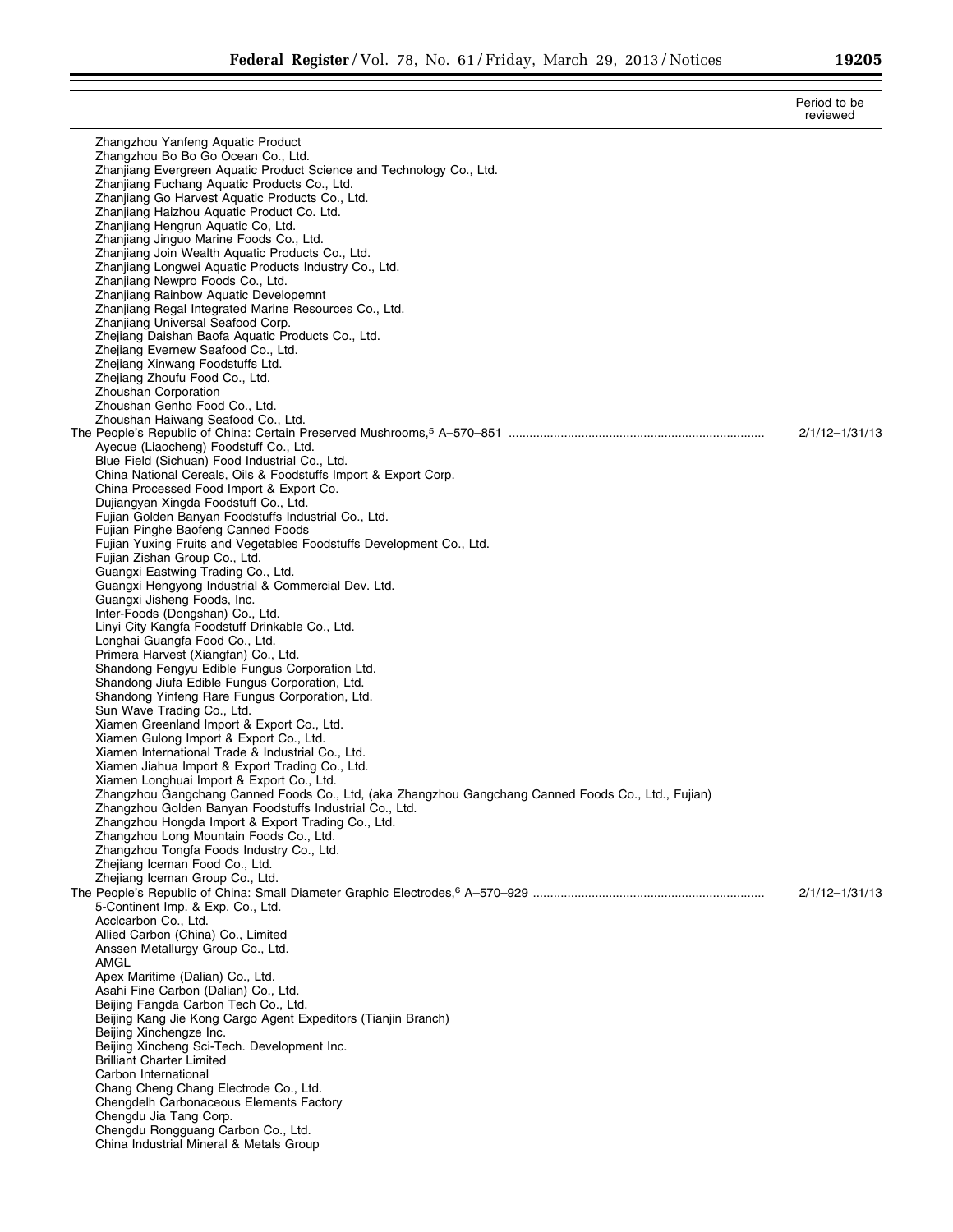Ξ

|                                                                                                                                 | Period to be<br>reviewed |
|---------------------------------------------------------------------------------------------------------------------------------|--------------------------|
| China Shaanxi Richbond Imp. & Exp. Industrial Corp. Ltd.                                                                        |                          |
| China Xingyong Carbon Co., Ltd.                                                                                                 |                          |
| CIMM Group Co., Ltd.<br>Dalian Carbon & Graphite Corporation                                                                    |                          |
| Dalian Hongrui Carbon Co., Ltd.                                                                                                 |                          |
| Dalian Honest International Trade Co., Ltd.                                                                                     |                          |
| Dalian Horton International Trading Co., Ltd.                                                                                   |                          |
| Dalian LST Metallurgy Co., Ltd.<br>Dalian Oracle Carbon Co., Ltd.                                                               |                          |
| Dalian Shuangji Co., Ltd.                                                                                                       |                          |
| Dalian Thrive Metallurgy Imp. & Exp. Co., Ltd.                                                                                  |                          |
| Datong Carbon<br>Datong Carbon Plant                                                                                            |                          |
| Datong Xincheng Carbon Co., Ltd.                                                                                                |                          |
| Dechang Shida Carbon Co., Ltd.                                                                                                  |                          |
| De Well Container Shipping Corp.<br>Dewell Group                                                                                |                          |
| Dignity Success Investment Trading Co., Ltd.                                                                                    |                          |
| Double Dragon Metals and Mineral Tools Co., Ltd.                                                                                |                          |
| Fangda Carbon New Material Co., Ltd.<br>Fangda Carbon New Material and Technology Co., Ltd.                                     |                          |
| Fangda Lanzhou Carbon Joint Stock Company Co. Ltd.                                                                              |                          |
| Foset Co., Ltd.                                                                                                                 |                          |
| Fushun Carbon Co., Ltd.<br><b>Fushun Carbon Plant</b>                                                                           |                          |
| Fushun Jinly Petrochemical Carbon Co., Ltd.                                                                                     |                          |
| Fushun Jinli Petrochemical Carbon Co., Ltd.                                                                                     |                          |
| Fushun Orient Carbon Co., Ltd.                                                                                                  |                          |
| GES (China) Co., Ltd.<br>Grameter Shipping Co., Ltd. (Qingdao Branch)                                                           |                          |
| Guangdong Highsun Yongye (Group) Co., Ltd.                                                                                      |                          |
| Guanghan Shida Carbon Co., Ltd.                                                                                                 |                          |
| Haimen Shuguang Carbon Industry Co., Ltd.<br>Handan Hanbo Material Co., Ltd.                                                    |                          |
| Hanhong Precision Machinery Co., Ltd.                                                                                           |                          |
| Hebei Long Great Wall Electrode Co., Ltd.                                                                                       |                          |
| Hefei Carbon Co., Ltd.<br>Heilongjiang Xinyuan Carbon Products Co., Ltd.                                                        |                          |
| Heilongjiang Xinyuan Metacarbon Company Ltd.                                                                                    |                          |
| Henan Sanli Carbon Products Co., Ltd.                                                                                           |                          |
| Hopes (Beijing) International Co., Ltd.<br>Huanan Carbon Factory                                                                |                          |
| Hunan Mec Machinery and Electronics Imp. & Exp. Corp.                                                                           |                          |
| Hunan Yinguang Carbon Factory Co., Ltd.                                                                                         |                          |
| Inner Mongolia QingShan Special Graphite and Carbon Co., Ltd.                                                                   |                          |
| Inner Mogolia QingShan Special Graphite and Carbon Co., Ltd.<br>Inner Mongolia Xinghe County Hongyuan Electrical Carbon Factory |                          |
| Jiang Long Carbon                                                                                                               |                          |
| Jiangsu Yafei Carbon Co., Ltd.                                                                                                  |                          |
| Jiaozuo Zhongzhou Carbon Products Co., Ltd.<br>Jichun International Trade Co., Ltd. of Jilin Province                           |                          |
| Jiexiu Juyuan Carbon Co., Ltd.                                                                                                  |                          |
| Jiexiu Ju-Yuan & Coaly Co., Ltd.                                                                                                |                          |
| Jilin Carbon Graphite Material Co., Ltd.<br>Jilin Carbon Import and Export Company                                              |                          |
| Jilin Carbon Import & Export Company                                                                                            |                          |
| Jilin Songjiang Carbon Co Ltd.                                                                                                  |                          |
| Jinneng Group Co., Ltd.<br>Jinyu Thermo-Electric Material Co., Ltd.                                                             |                          |
| JL Group                                                                                                                        |                          |
| Kaifeng Carbon Company Ltd.                                                                                                     |                          |
| KASY Logistics (Tianjin) Co., Ltd.                                                                                              |                          |
| Kimwan New Carbon Technology and Development Co., Ltd.<br>Kingstone Industrial Group Ltd.                                       |                          |
| L & T Group Co., Ltd.                                                                                                           |                          |
| Laishui Long Great Wall Electrode Co. Ltd.                                                                                      |                          |
| Lanzhou Carbon Co., Ltd.<br>Lanzhou Carbon Import & Export Corp.                                                                |                          |
| Lanzhou Hailong New Material Co.                                                                                                |                          |
| Lanzhou Hailong Technology                                                                                                      |                          |
| Lanzhou Ruixin Industrial Material Co., Ltd.                                                                                    |                          |
| LH Carbon Factory of Chengde<br>Lianxing Carbon Qinghai Co., Ltd.                                                               |                          |
|                                                                                                                                 |                          |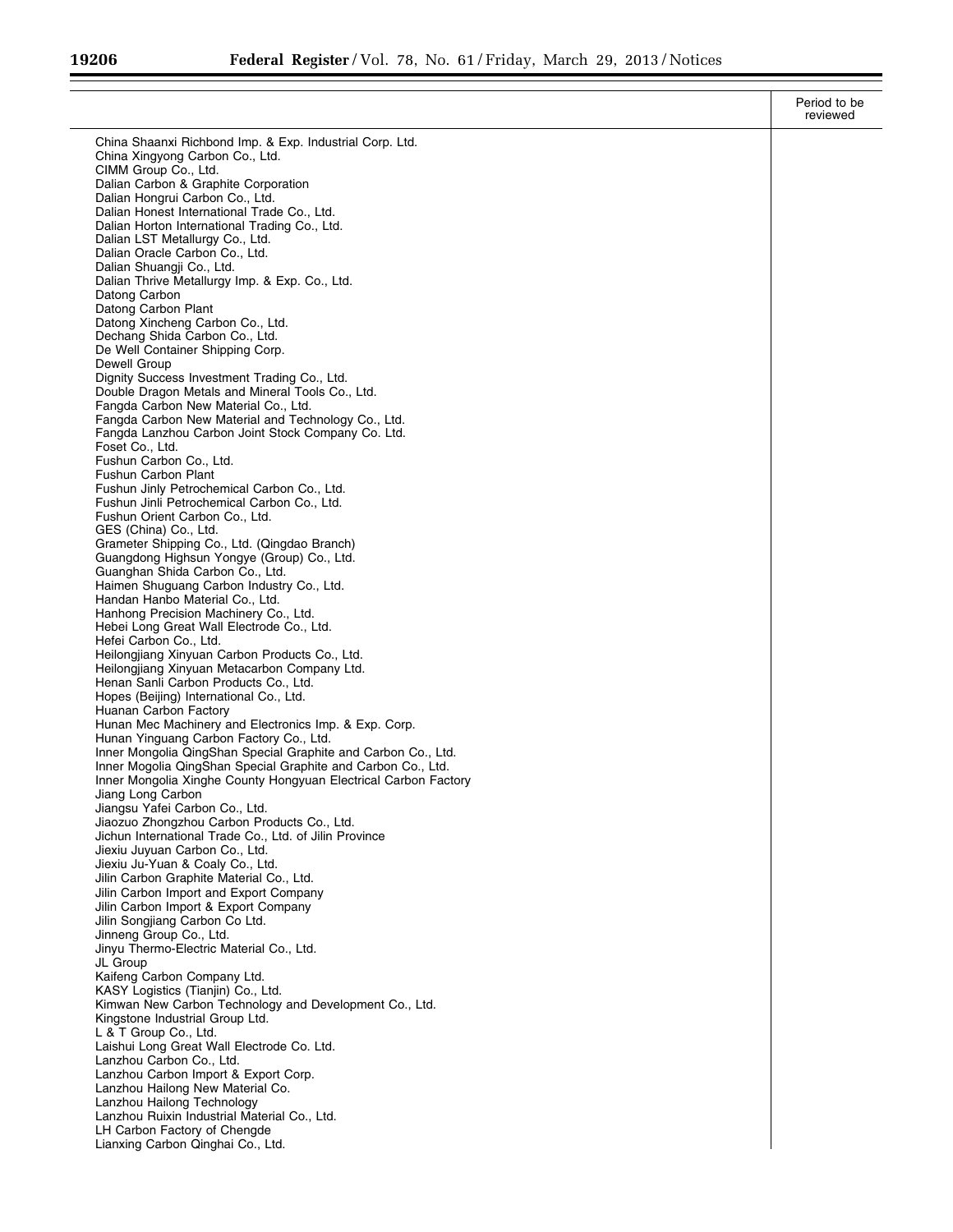|                                                                                                            | Period to be<br>reviewed |
|------------------------------------------------------------------------------------------------------------|--------------------------|
| Lianxing Carbon Science Institute                                                                          |                          |
| Lianxing Carbon (Shandong) Co., Ltd.                                                                       |                          |
| Lianyungang Jinli Carbon Co., Ltd.<br>Lianyungang Jianglida Mineral Co., Ltd.                              |                          |
| Liaoning Fangda Group Industrial Co., Ltd.                                                                 |                          |
| Liaoyang Carbon Co. Ltd.                                                                                   |                          |
| Linghai Hongfeng Carbon Products Co., Ltd.<br>Linyi County Lubei Carbon Co., Ltd.                          |                          |
| Maoming Yongye (Group) Co., Ltd.                                                                           |                          |
| MBI Beijing International Trade Co., Ltd.                                                                  |                          |
| Nantong Dongjin New Energy Co., Ltd.<br>Nantong Falter New Energy Co., Ltd.                                |                          |
| Nantong River-East Carbon Co., Ltd.                                                                        |                          |
| Nantong River-East Carbon Joint Stock Co., Ltd.                                                            |                          |
| Nantong Yangtze Carbon Corp. Ltd.<br>Oracle Carbon Co., Ltd.                                               |                          |
| Orient (Dalian) Carbon Resources Developing Co., Ltd.                                                      |                          |
| Orient Star Transport International, Ltd.                                                                  |                          |
| Peixian Longxiang Foreign Trade Co. Ltd.<br>Pingdingshan Coal Group                                        |                          |
| Pudong Trans USA, Inc. (Dalian Office)                                                                     |                          |
| Qingdao Grand Graphite Products Co., Ltd.                                                                  |                          |
| Qingdao Haosheng Metals Imp. & Exp. Co., Ltd.<br>Quingdao Haosheng Metals & Minerals Imp. & Exp. Co., Ltd. |                          |
| Qingdao Liyikun Carbon Development Co., Ltd.                                                               |                          |
| Qingdao Likun Graphite Co., Ltd.                                                                           |                          |
| Qingdao Ruizhen Carbon Co., Ltd.                                                                           |                          |
| Ray Group Ltd.<br>Rex International Forwarding Co., Ltd.                                                   |                          |
| Rt Carbon Co., Ltd.                                                                                        |                          |
| Ruitong Carbon Co., Ltd.                                                                                   |                          |
| Sea Trade International, Inc.<br>Seamaster Global Forwarding (China)                                       |                          |
| Shandong Basan Carbon Plant                                                                                |                          |
| Shandong Zibo Continent Carbon Factory                                                                     |                          |
| Shanghai Carbon International Trade Co., Ltd.<br>Shanghai GC Co., Ltd.                                     |                          |
| Shanghai Jinneng International Trade Co., Ltd.                                                             |                          |
| Shanghai P.W. International Ltd.                                                                           |                          |
| Shanghai Shen-Tech Graphite Material Co., Ltd.<br>Shanghai Topstate International Trading Co., Ltd.        |                          |
| Shanxi Datong Energy Development Co., Ltd.                                                                 |                          |
| Shanxi Foset Carbon Co. Ltd.                                                                               |                          |
| Shanxi Jiexiu Import and Export Co., Ltd.                                                                  |                          |
| Shanxi Jinneng Group Co., Ltd.<br>Shanxi Yunheng Graphite Electrode Co., Ltd.                              |                          |
| Shenyang Jinli Metals & Minerals Imp. & Exp. Co., Ltd.                                                     |                          |
| Shida Carbon Group                                                                                         |                          |
| Shijaizhuang Carbon Co., Ltd.<br>Shijiazhuang Huanan Carbon Factory                                        |                          |
| Sichuan 5-Continent Imp. & Exp. Co., Ltd.                                                                  |                          |
| Sichuan Dechang Shida Carbon Co., Ltd.                                                                     |                          |
| Sichuan Guanghan Shida Carbon Co., Ltd.<br>Sichuan Shida Carbon Co., Ltd.                                  |                          |
| Sichuan Shida Trading Co., Ltd.                                                                            |                          |
| Sichuan GMT International Inc.                                                                             |                          |
| Sinicway International Logistics Ltd.<br>Sinosteel Anhui Co., Ltd.                                         |                          |
| Sinosteel Corp.                                                                                            |                          |
| Sinosteel Jilin Carbon Co., Ltd.                                                                           |                          |
| Sinosteel Jilin Carbon Plant                                                                               |                          |
| Sinosteel Jilin Carbon Imp. & Exp. Co., Ltd.<br>Sinosteel Sichuan Co., Ltd.                                |                          |
| <b>SK Carbon</b>                                                                                           |                          |
| SMMC Group Co., Ltd.                                                                                       |                          |
| Sure Mega (Hong Kong) Ltd.<br>Tangshan Kimwan Special Carbon & Graphite Co., Ltd.                          |                          |
| Tengchong Carbon Co., Ltd.                                                                                 |                          |
| T.H.I. Group (Shanghai), Ltd.                                                                              |                          |
| T.H.I. Global Holdings Corp.<br>Tianjin (Teda) Iron & Steel Trade Co., Ltd.                                |                          |
| Tianjin Kimwan Carbon Technology and Development Co., Ltd.                                                 |                          |
| Tianjin Yue Yang Industrial & Trading Co., Ltd.                                                            |                          |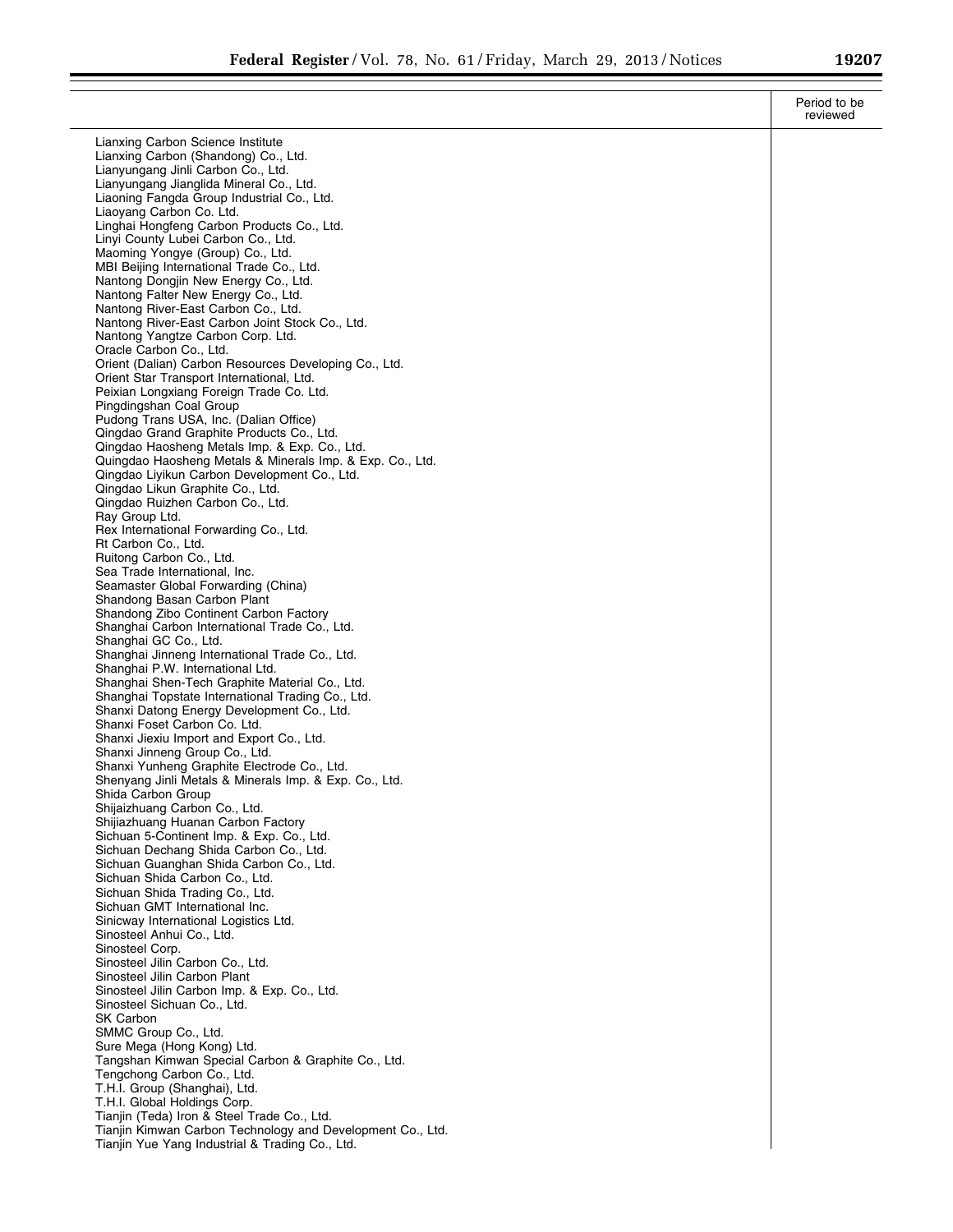|                                                                   | Period to be<br>reviewed |
|-------------------------------------------------------------------|--------------------------|
| Tianzhen Jintian Graphite Electrodes Co., Ltd.                    |                          |
| Tielong (Chengdu) Carbon Co., Ltd.                                |                          |
| UK Carbon & Graphite                                              |                          |
| United Carbon Ltd.                                                |                          |
| United Trade Resources, Inc.                                      |                          |
| Weifang Lianxing Carbon Co., Ltd.                                 |                          |
| World Trade Metals & Minerals Co., Ltd.                           |                          |
| <b>XC Carbon Group</b>                                            |                          |
| Xinghe County Muzi Carbon Co., Ltd.                               |                          |
| Xinghe County Muzi Carbon Plant                                   |                          |
| Xinghe Xingyong Carbon Co., Ltd.                                  |                          |
| Xinghe Xinyuan Carbon Products Co., Ltd.                          |                          |
| Xinyuan Carbon Co., Ltd.                                          |                          |
| Xuanhua Hongli Refractory and Mineral Company                     |                          |
| Xuchang Minmetals & Industry Co., Ltd.                            |                          |
| Xuzhou Carbon Co., Ltd.                                           |                          |
| Xuzhou Electrode Factory                                          |                          |
| Xuzhou Jianglong Carbon Manufacture Co., Ltd.                     |                          |
| Xuzhou Lianglong Carbon Manufacture Co., Ltd.                     |                          |
| Yangzhou Qionghua Carbon Trading Ltd.                             |                          |
| Yixing Huaxin Imp & Exp Co. Ltd.                                  |                          |
| Youth Industry Co., Ltd.                                          |                          |
| Zhengzhou Jinyu Thermo-Electric Material Co., Ltd.                |                          |
| Zibo Continent Carbon Factory                                     |                          |
| Zibo DuoCheng Trading Co., Ltd.<br>Zibo Lianxing Carbon Co., Ltd. |                          |
| Zibo Wuzhou Tanshun Carbon Co., Ltd.                              |                          |
|                                                                   | $2/1/12 - 1/31/13$       |
| Goldon Bedding Manufacturing Sdn. Bhd.                            |                          |
| Goldon International (Singapore) Pte. Ltd.                        |                          |
| Macau Commercial and Industrial Spring                            |                          |
| Ta Cheng Coconut Knitting                                         |                          |
| Tai Wa Hong                                                       |                          |
|                                                                   |                          |
| <b>Countervailing Duty Proceedings</b>                            |                          |
|                                                                   | 1/1/12-12/31/12          |
| Daewoo International Corp.                                        |                          |
| Dongbu Steel Co., Ltd.                                            |                          |
| Dongkuk Steel Mill Co., Ltd.                                      |                          |
| <b>Edgen Murray Corporation</b>                                   |                          |
| GS Global Corp.                                                   |                          |
| <b>Hyosung Corporation</b>                                        |                          |
| Hyundai Steel Co.                                                 |                          |
| Kyoungil Co., Ltd.                                                |                          |
| Samsung C&T Corp.                                                 |                          |
| Samwoo EMC Co., Ltd.                                              |                          |
| TCC Steel Corp.                                                   |                          |

### **Suspension Agreements**

None.

3On February 14, 2012, Suruga USA Corp. (Suruga) an importer of subject merchandise, requested that we conduct an administrative review of the antidumping duty order on stainless steel bar from Japan with respect to Misumi Corporation covering the 1/2/2011–1/31/2012 POR but defer the administrative review for one year. On March 30, 2012, we stated that we will initiate the 2/11/11– 1/31/12 administrative review with respect to Misumi Corporation in the month immediately following the next anniversary month (77 FR 19179). On June 27, 2012, however, we received a timely filed withdrawal request from Suruga for the 2/1/2011–1/13/2012 POR. Therefore, we are not initiating an administrative review covering the 2/ 1/2011–1/31/2012 POR with respect to Misumi Corporation, as stated in our March 30, 2012 initiation notice.

4 If one of the above-named companies does not qualify for a separate rate, all other exporters of Certain Frozen Warmwater Shrimp from the People's Republic of China (''PRC'') who have not

During any administrative review covering all or part of a period falling

qualified for a separate rate are deemed to be covered by this review as part of the single PRC entity of which the named exporters are a part.

5 If one of the above-named companies does not qualify or a separate rate, all other exporters of Certain Preserved Mushrooms from the PRC who have not qualified for a separate rate are deemed to be covered by this review as part of the single PRC entity of which the named exporters are a part.

6 If one of the above-named companies does not qualify for a separate rate, all other exporters of Small Diameter Graphic Electrodes from the PRC who have not qualified for a separate rate are deemed to be covered by this review as part of the single PRC entitiy of which the named exporters are a part.

7 If one of the above-named companies does not qualify for a separate rate, all other exporters of Uncovered Innerspring Units from the PRC who have not qualified for a separate rate are deemed to be covered by this review as part of the single PRC entity of which the named exporters are a part.

between the first and second or third and fourth anniversary of the publication of an antidumping duty order under 19 CFR 351.211 or a determination under 19 CFR 351.218(f)(4) to continue an order or suspended investigation (after sunset review), the Secretary, if requested by a domestic interested party within 30 days of the date of publication of the notice of initiation of the review, will determine, consistent with *FAG Italia* v. *United States,* 291 F.3d 806 (Fed Cir. 2002), as appropriate, whether antidumping duties have been absorbed by an exporter or producer subject to the review if the subject merchandise is sold in the United States through an importer that is affiliated with such exporter or producer. The request must include the name(s) of the exporter or